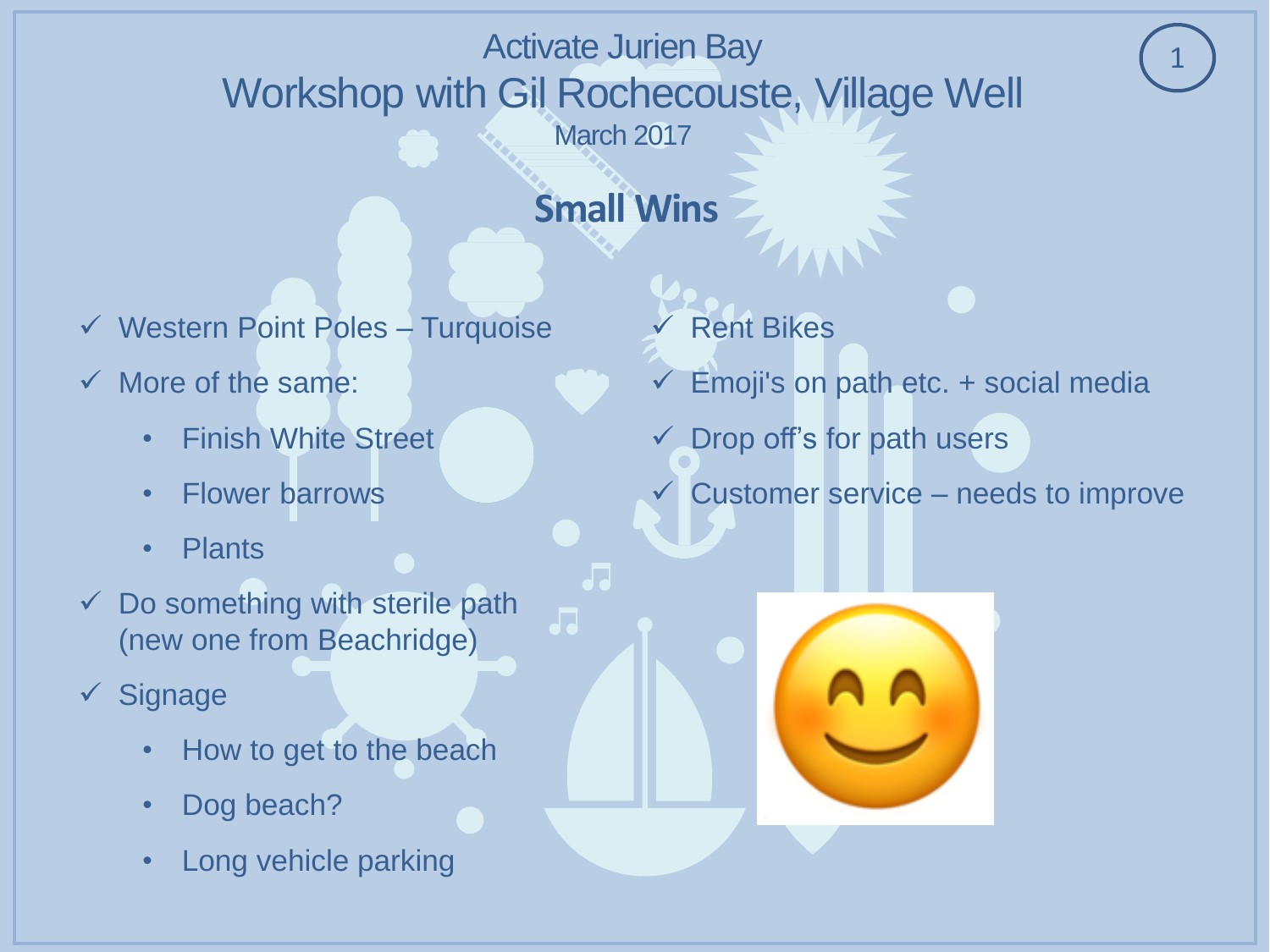# **Small Wins**

Advertise and Promotion

e.g. Bike path – you can walk anywhere and everywhere

"A place to walk in"

**Q** Ocean

- □ Beaches
- **3** Sun oring page of all

**Q** Clean air

**Q** Photographic

**Q** Marina

Sandy Cape

**Q** Parks

**Hill river** 

 $\Box$  Jetty

□ Snorkel trail

**Q** Playgrounds

□ Foreshore

Detour to it!!

2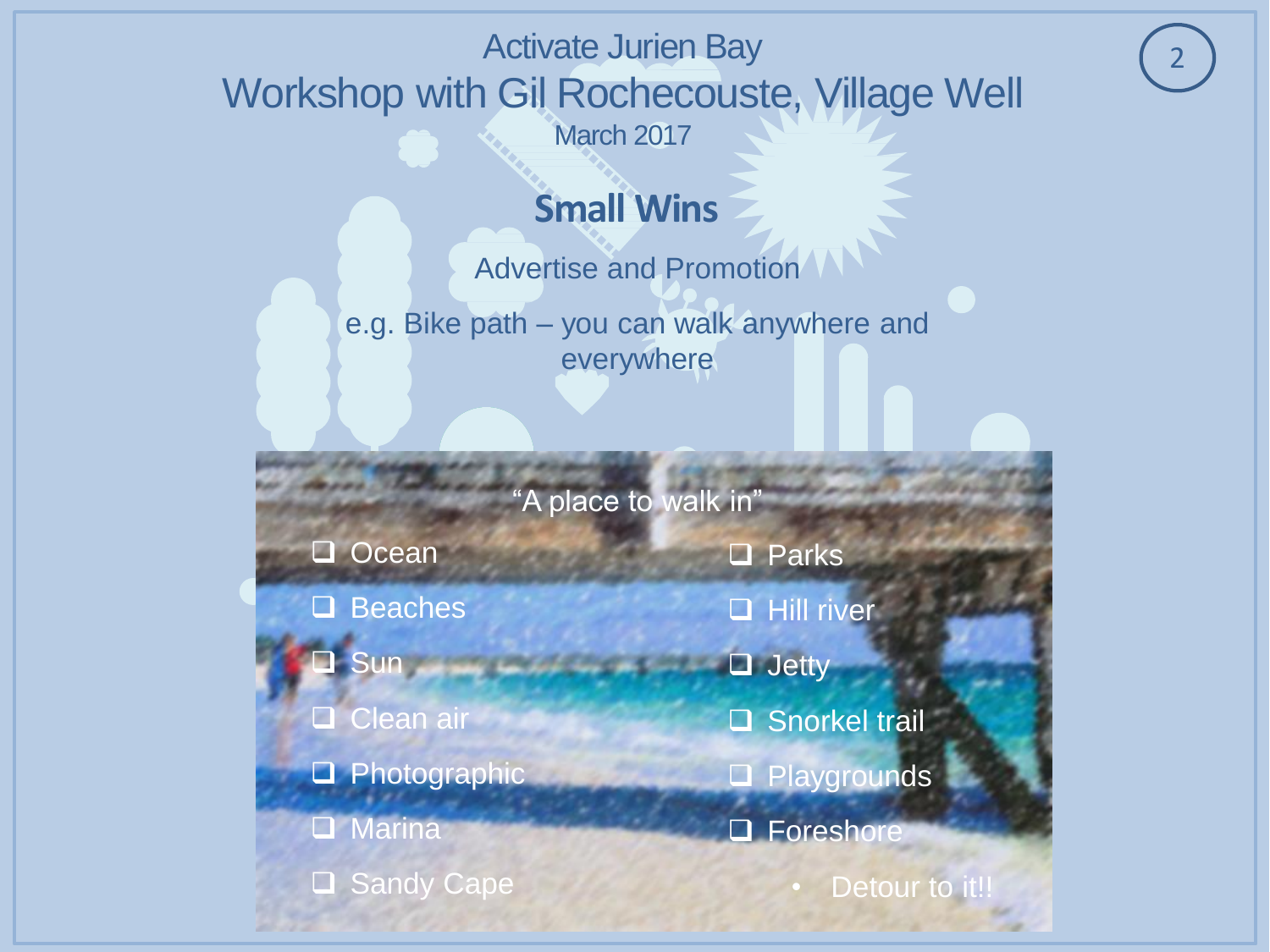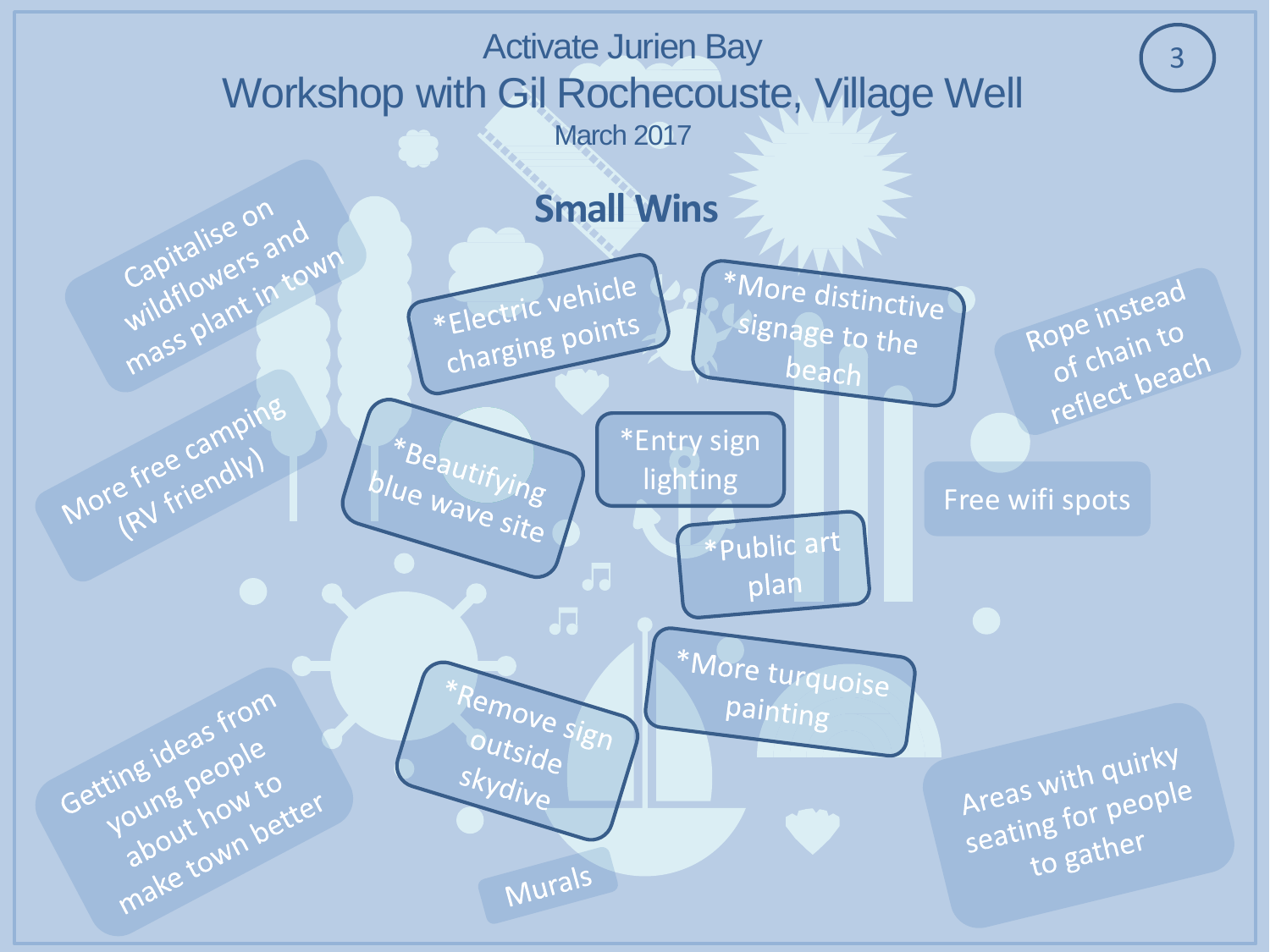### **Events**

JJ

- □ Wind surfing
- **□** Kite festival
- Music festival (youth focus)
- □ Andrew Vlahov Basketball Skills Coaching
- **❖ State Sand Greens (Golf)** Competition (2018)
- ❖ Easter Fest
- **❖** Indian Ocean Festival
- **□ Caravan and Camping Show**
- □ Astro Festival Star Gazing
- **❖ Triathlons**
- **I** Iron Man
- **Marathons**
- $\Box$  Art event Opposite Years to **Cervantes**

4

- Ocean Swimming Events
- Night markets
- Events to Build on Indian Ocean Festival

#### **Legend**

- $\cdot$  In action
- Priority ideas
- New Ideas